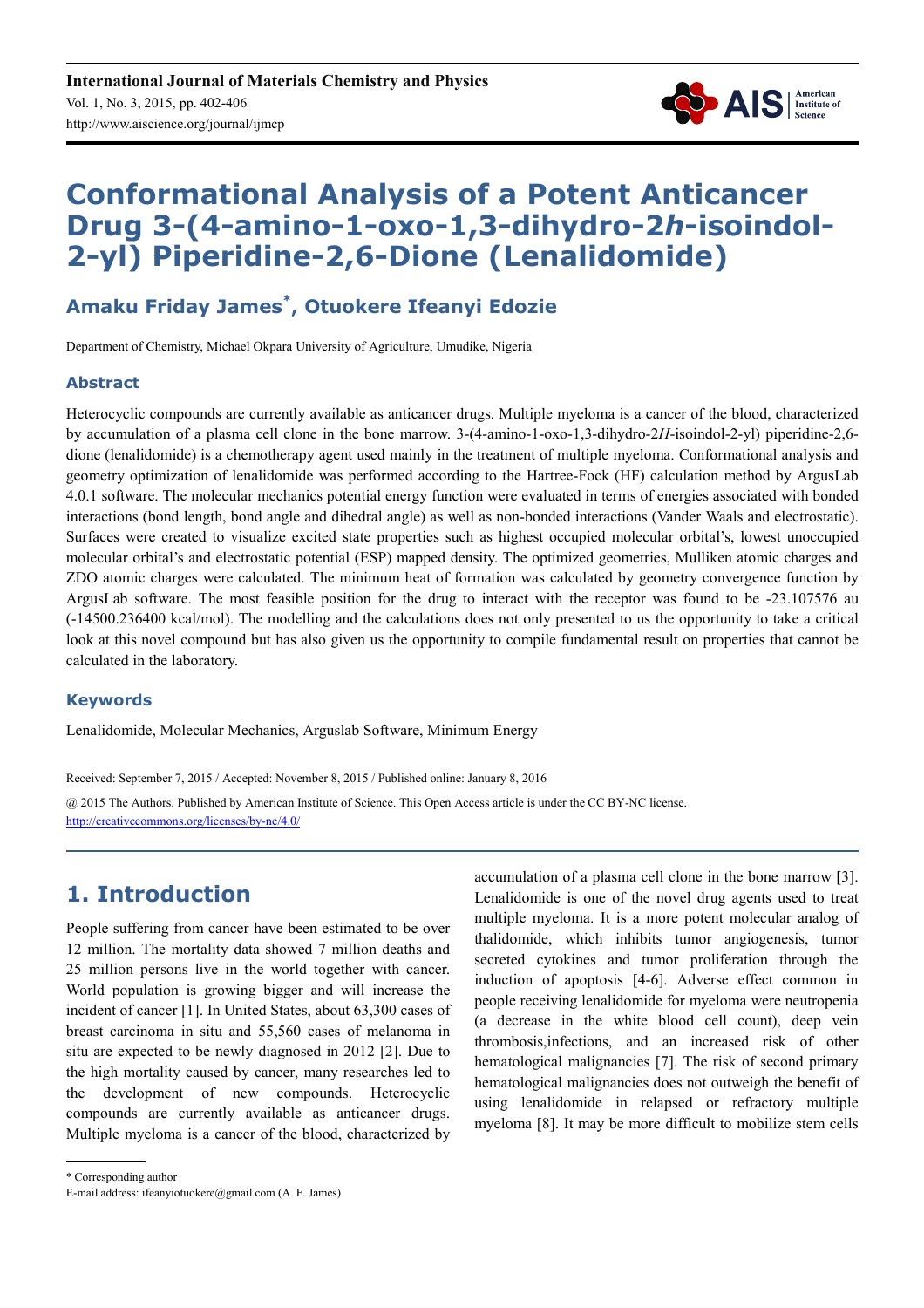for autograft in people who have received lenalidomide.

Conformational analysis of molecule is based on molecular mechanics, it is method for the calculation of molecular structures, conformational energies and other molecular properties using concept from classical mechanics. A molecule is considered as a collection of atoms held together by classical forces. These forces are described by potential energy function of structural features like bond lengths, bond angles and torsion angles, These set of energy functions and the corresponding parameters are called a force field [9]. The molecular mechanics method calculates the energy as a function of the coordinates and energy minimization is an integral part of method [10]. A molecular geometry is constructed by using computer graphics techniques and the atoms are interatively moved (without breaking bonds) using an energy minimization technique until the net forces on all atoms vanish and the total energy of the molecule reaches a minimum.

We hereby present lenalidomide (3-(4-amino-1-oxo-1,3 dihydro-2*h*-isoindol-2-yl) piperidine-2,6-dione) a potent anticancer drugand its basic conformational analysis using computational tools by arguslab 4.0.1 software

### **2. Materials and Methods**

Computational advances have generated many softwares which have been used to for molecular modelling, energy minimization and representations of molecular structure [11- 13]. Computational conformational analysis and geometry optimization study of 3-(4-amino-1-oxo-1,3-dihydro-2*H*isoindol-2-yl) piperidine-2,6-dione (Lenalidomide) was performed on a window based computer using Argus lab [14] and ACD Lab Chem Sketch software. The structure was generated by ArgusLab 4.0.1 and geometric optimization was performed with the semi-empirical RHF/Austin Model 1 (AM1) parameterization. The minimum potential energy was calculated by using geometry convergence function in Argus lab software [15]. In order to determine the allowed conformation, the contact distance between the atoms in adjacent residues was examined using criteria for minimum Vander Waal contact distance [16]. Surfaces created to visualize ground state properties as well as excited state properties such as orbital, electron densities, electrostatic potentials (ESP), and spin densities were used to generate the grid data used to make molecular orbital surfaces and visualize the molecular orbital, making an electro static potential mapped and electron density surface [13]. The final geometrical energy and SCF energy was calculated by RHF/AM1 method, as performed by ArgusLab 4.0.1 suite, which shows the degree of drug-receptor interaction.

### **3. Results and Discussion**

Heat of Formation of lenalidomide was 60957.4618 kcal/mol. The steric energy calculated for lenalidomide was 0.08719330 a.u. (54.71467396 kcal/mol) and SCF energy was found to be -23.1075767148 au (-14500.2364 kcal/mol) as calculated by RHF/ PM3 method, as performed by ArgusLab 4.0.1 suite. Prospective view and calculated properties of lenalidomide molecule is shown in Figure 1. The active conformation and electron density mapped of lenalidomide by ACDLabs-3D viewer software are shown in Figures 3 and 2 respectively. Figure 6 shows the electrostatic potential of molecular ground state mapped onto the electron density surface for the ground state. Figure 4 and 5 shows the highest occupied molecular orbital of molecule (HOMO) and the lowest unoccupied molecular orbital (LUMO) respectively of lenalidomide molecule. Atomic coordinatesof lenalidomide molecule is given in Table 1. Bond length and bond angles are given in Table 2 and 3 respectively, which are calculated after geometry optimization of molecule from Arguslab by using molecular mechanics calculation. Tables 4 and 5 show the Mulliken atomic charges, ZDO atomic charges and the calculated energy of lenalidomide respectively.



**Figure 1.** Prospective view of lenalidomide by ACD/Chemsketch.



**Figure 2.** Electron density clouds of lenalidomide by ACDlabs 3D Viewer.



**Figure 3.** Prospective view of active conformation of lenalidomide by Arguslab software.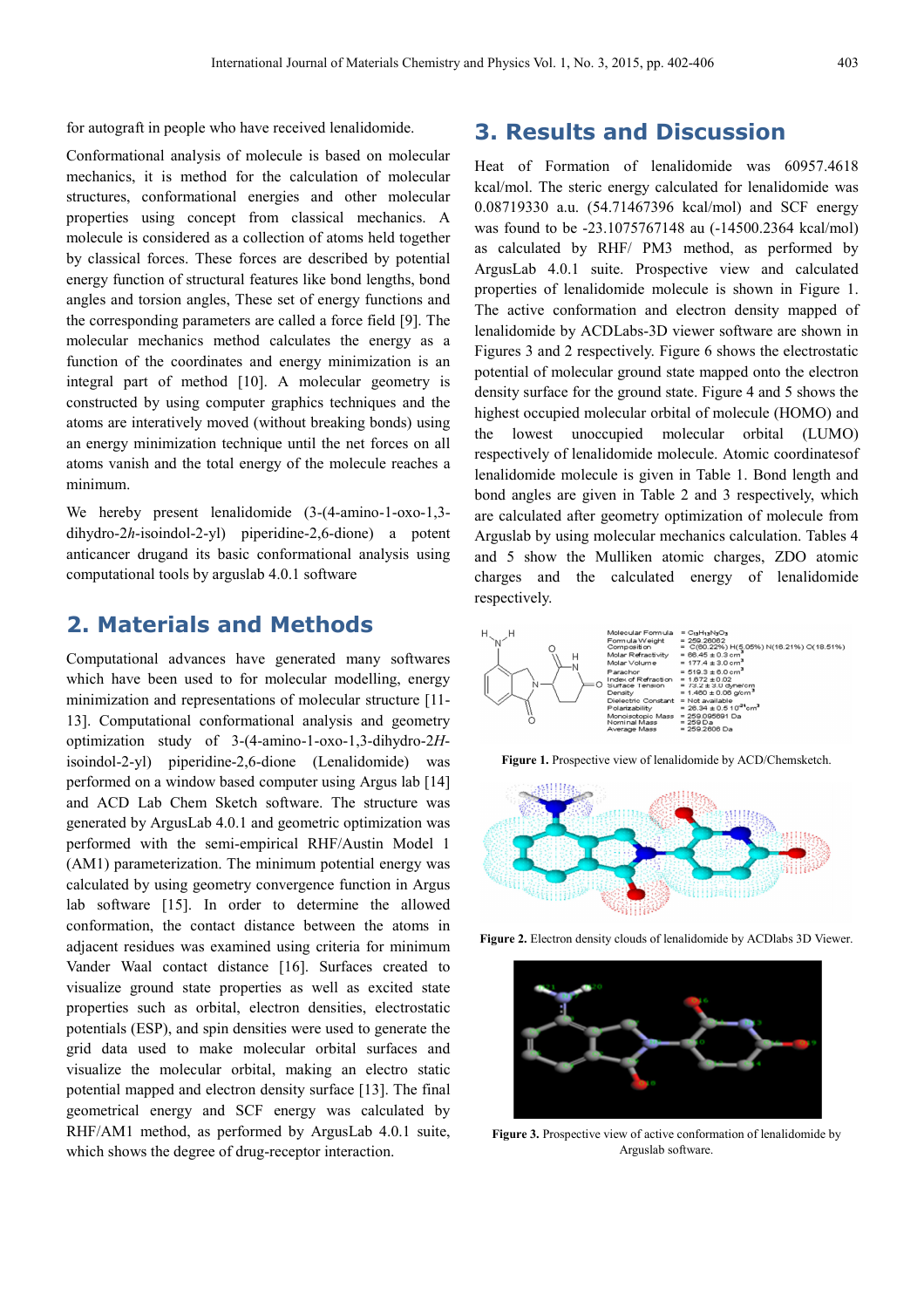

**Figure 4.** Highest occupied molecular orbital's (HOMO) of lenalidomide.



**Figure 5.** Lowest unoccupied molecular orbital's (LUMO) of lenalidomide.



**Figure 6.** Electrostatic potential mapped density of lenalidomide.

**Table 1.** Atomic coordinates of lenalidomide.

| S.NO           | <b>Atoms</b>  | X         | Y            | Z        |
|----------------|---------------|-----------|--------------|----------|
| 1              | $\mathcal{C}$ | 18.281600 | $-17.410200$ | 0.000000 |
| $\overline{2}$ | C             | 18.281600 | $-18.740200$ | 0.000000 |
| 3              | $\mathcal{C}$ | 17.129700 | $-16.745200$ | 0.000000 |
| $\overline{4}$ | C             | 17.129700 | $-19.405200$ | 0.000000 |
| 5              | $\mathcal{C}$ | 15.977900 | $-17.410200$ | 0.000000 |
| 6              | $\mathcal{C}$ | 15.977900 | $-18.740200$ | 0.000000 |
| $\overline{7}$ | $\mathcal{C}$ | 19.546500 | $-16.999200$ | 0.000000 |
| 8              | N             | 20.328200 | $-18.075200$ | 0.000000 |
| 9              | $\mathcal{C}$ | 19.546600 | $-19.151200$ | 0.000000 |
| 10             | $\mathcal{C}$ | 21.658200 | $-18.075100$ | 0.000000 |
| 11             | $\mathcal{C}$ | 22.323100 | $-16.923300$ | 0.000000 |
| 12             | $\mathcal{C}$ | 22.323300 | $-19.226900$ | 0.000000 |
| 13             | N             | 23.653200 | $-16.923300$ | 0.000000 |
| 14             | $\mathcal{C}$ | 23.653200 | $-19.226800$ | 0.000000 |
| 15             | C             | 24.318200 | $-18.075000$ | 0.000000 |
| 16             | $\Omega$      | 21.658100 | $-15.771500$ | 0.000000 |
| 17             | N             | 17.129700 | $-15.415200$ | 0.000000 |
| 18             | $\Omega$      | 19.957700 | $-20.416100$ | 0.000000 |
| 19             | $\Omega$      | 25.648200 | $-18.075000$ | 0.000000 |
| 20             | H             | 18.281500 | $-14.750200$ | 0.000000 |
| 21             | H             | 15.977800 | $-14.750200$ | 0.000000 |

**Table 2.** Bond length of lenalidomide.

| <b>Atoms</b>     | <b>Bond length</b> |
|------------------|--------------------|
| $(C1)-(C3)$      | 1.323387           |
| $(C1)-(C7)$      | 1.458000           |
| $(C1)-(C2)$      | 1.458000           |
| $(C2)-(C4)$      | 1.323387           |
| $(C2)-(C9)$      | 1.458000           |
| $(C3)-(C5)$      | 1.458000           |
| $(C3)$ - $(N17)$ | 1.343384           |
| $(C4)-(C6)$      | 1.458000           |
| $(C5)-(C6)$      | 1.323387           |
| $(C7)$ - $(N8)$  | 1.433804           |

| <b>Atoms</b>       | <b>Bond length</b> |  |
|--------------------|--------------------|--|
| $(N8)-(C9)$        | 1.433804           |  |
| $(N8)-(C10)$       | 1.433804           |  |
| $(C9)-(O18)$       | 1.407689           |  |
| $(C10)-(C11)$      | 1.458000           |  |
| $(C10)-(C12)$      | 1.458000           |  |
| $(C11)$ - $(N133)$ | 1.433804           |  |
| $(C11)-(O16)$      | 1.407689           |  |
| $(C12)-(C14)$      | 1.458000           |  |
| $(N13)-(C15)$      | 1.433804           |  |
| $(C14)-(C15)$      | 1.458000           |  |
| $(C15)-(O19)$      | 1.407689           |  |
| $(N17)$ - $(H20)$  | 1.048529           |  |
| $(N17)$ - $(H21)$  | 1.048529           |  |

#### **Table 3.** Bond angles of lenalidomide.

| Atoms                       | <b>Bond angle</b> | Alternate angle |
|-----------------------------|-------------------|-----------------|
| $(C3)-(C1)-(C7)$            | 120.000000        | 216.488007      |
| $(C3)-(C1)-(C2)$            | 120.000000        | 216.488007      |
| $(C1)-(C3)-(C5)$            | 120.000000        | 216.488007      |
| $(C1)-(C3)-(N17)$           | 120.000000        | 327.778708      |
| $(C7)-(C1)-(C2)$            | 120.000000        | 188.442082      |
| $(C1)-(C7)-(N8)$            | 120.000000        | 257.053574      |
| $(C1)-(C2)-(C4)$            | 120.000000        | 216.488007      |
| $(C1)-(C2)-(C9)$            | 120.000000        | 188.442082      |
| $(C4)-(C2)-(C9)$            | 120.000000        | 216.488007      |
| $(C2)-(C4)-(C6)$            | 120.000000        | 216.488007      |
| $(C2)-(C9)-(N8)$            | 120.000000        | 257.053574      |
| $(C2)-(C9)-(O18)$           | 120.000000        | 238.736810      |
| $(C5)-(C3)-(N17)$           | 120.000000        | 282.167276      |
| $(C3)-(C5)-(C6)$            | 120.000000        | 216.488007      |
| $(C3)$ -(N17)-(H20)         | 120.000000        | 124.657989      |
| $(C3)$ - $(N17)$ - $(H21)$  | 120.000000        | 124.657989      |
| $(C4)-(C6)-(C5)$            | 120.000000        | 216.488007      |
| $(C7)$ -(N8)-(C9)           | 120.000000        | 198.144139      |
| $(C7)$ - $(N8)$ - $(C10)$   | 120.000000        | 198.144139      |
| $(C9)$ - $(N8)$ - $(C10)$   | 120.000000        | 198.144139      |
| $(N8)-(C9)-(O18)$           | 120.000000        | 325.928547      |
| $(N8)-(C10)-(C11)$          | 120.000000        | 257.053574      |
| $(N8)-(C10)-(C12)$          | 120.000000        | 257.053574      |
| $(C11)-(C10)-(C12)$         | 120.000000        | 188.442082      |
| $(C13)-(C11)-(N10)$         | 120.000000        | 257.053574      |
| $(C10)-(C11)-(O16)$         | 120.000000        | 238.736810      |
| $(C10)-(C12)-(C14)$         | 120.000000        | 188.442082      |
| $(N13)-(C11)-(O16)$         | 120.000000        | 325.928547      |
| $(C11)$ - $(N13)$ - $(C15)$ | 120.000000        | 198.144139      |
| $(C12)-(C14)-(C15)$         | 120.000000        | 188.442082      |
| $(N13)-(C15)-(C14)$         | 120.000000        | 257.053574      |
| $(N13)-(C15)-(O19)$         | 120.000000        | 325.928547      |
| $(C14)-(C15)-(O19)$         | 120.000000        | 238.736810      |
| $(H20)$ -(N17)- $(H21)$     | 120.000000        | 70.257681       |

**Table 4.** Mulliken atomic charges and ZDO atomic charges of lenalidomide using ArgusLab software.

| S.No           | <b>Atoms</b>  | <b>ZDO Atomic Charges</b> | <b>Mulliken Atomic charges</b> |
|----------------|---------------|---------------------------|--------------------------------|
|                | C             | 1.3703                    | 1.3450                         |
| $\overline{2}$ | C             | 3.3817                    | 3.6134                         |
| 3              | C             | $-3.9955$                 | $-4.0669$                      |
| 4              | C             | $-2.7232$                 | $-2.9049$                      |
| 5              | $\mathcal{C}$ | $-3.9999$                 | $-4.0011$                      |
| 6              | C             | $-3.9997$                 | $-4.0074$                      |
| 7              | C             | 3.9713                    | 4.0208                         |
| 8              | N             | 4.9999                    | 5.0003                         |
| 9              | C             | 3.9951                    | 4.0036                         |
| 10             | C             | 3.9733                    | 4.0624                         |
| 11             |               | $-0.4508$                 | $-0.4988$                      |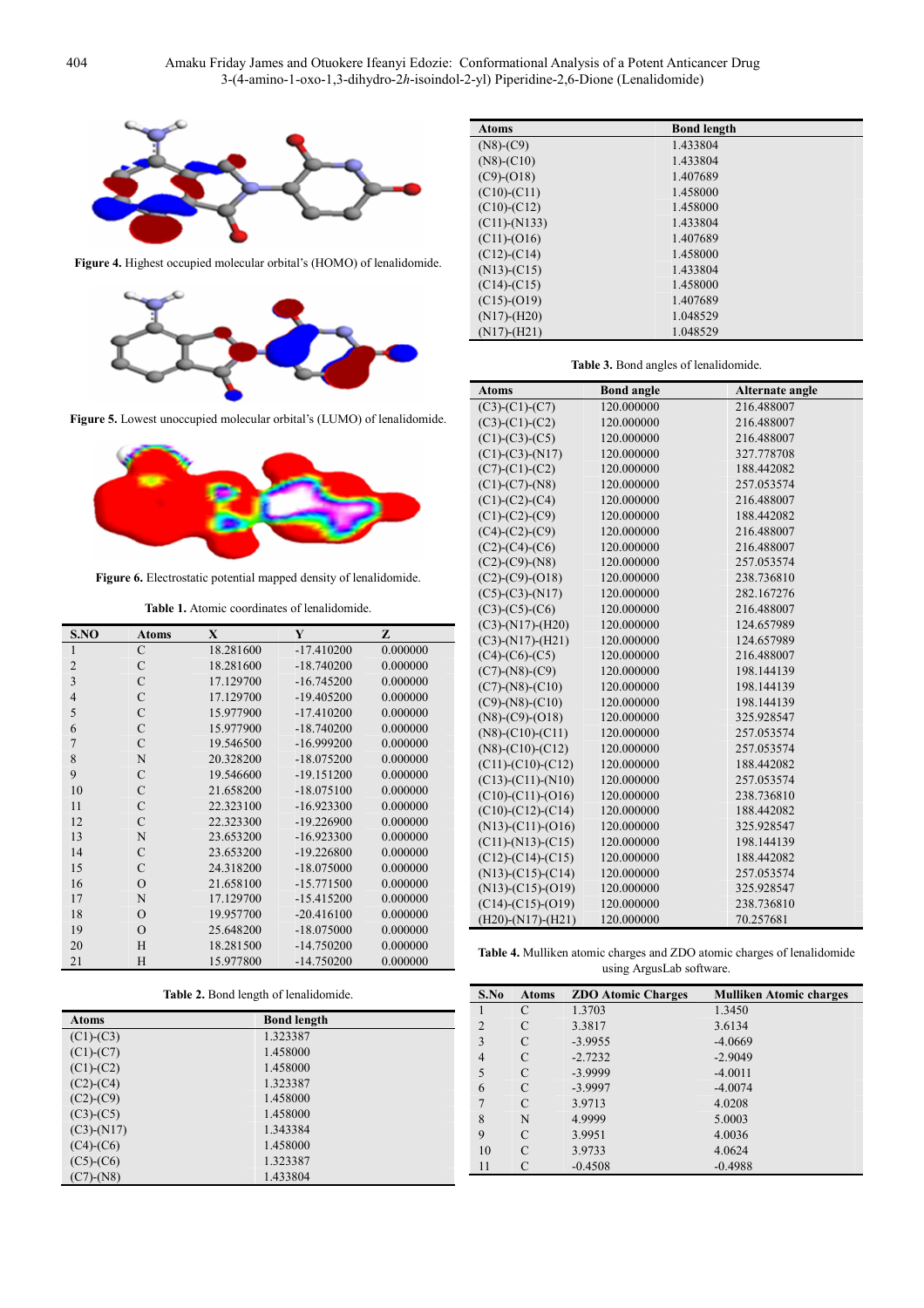| S.No | <b>Atoms</b> | <b>ZDO Atomic Charges</b> | <b>Mulliken Atomic charges</b> |
|------|--------------|---------------------------|--------------------------------|
| 12   | C            | 2.0078                    | 2.0333                         |
| 13   | N            | $-2.9982$                 | $-3.0164$                      |
| 14   | C            | $-3.9956$                 | $-4.0500$                      |
| 15   | C            | $-3.9998$                 | $-4.0010$                      |
| 16   | О            | 2.4634                    | 2.4700                         |
| 17   | N            | $-2.9999$                 | $-3.0005$                      |
| 18   | О            | 5.9998                    | 5.9998                         |
| 19   | О            | $-2.0000$                 | $-2.0000$                      |
| 20   | Н            | $-0.9999$                 | $-1.0018$                      |
| 21   | Н            | $-1.0000$                 | $-1.0000$                      |

**Table 5.** Final steric energy evaluation.

| S.No. | <b>Force field</b>                                | Energy components (au) |
|-------|---------------------------------------------------|------------------------|
|       | Molecular mechanics bond (Estr)                   | 0.00361028             |
|       | Molecular mechanics angle (Ebend)+<br>(Estr-bend) | 0.05773504             |
|       | Molecular mechanics dihedral (Etor)               | $-0.00000000$          |
|       | Molecular mechanics ImpTor (Eoop)                 | 0.00000000             |
|       | Molecular mechanics vdW (EVdW)                    | 0.02584798             |
| 6     | Molecular mechanics coulomb (Eqq)                 | 0.00000000             |
| Total | 0.08719330 a.u. (54.71467396 kcal/mol)            |                        |

Arguslab software was used to see what happened to the electrons in lenalidomide when it absorbed light. Surfaces were made to explore this fascinating phenomenon. When lenalidomide absorbed energy in the form of UV/visible light, it made a transition from the ground electronic state to an excited electronic state. The excited and ground states have different distributions of electron density. This property is often valuable and sought after by chemists who are interested in molecules that are useful as dyes, sunscreens, etc [14, 17]. The HOMO is localized to the plane of the molecule and is a non-bonding molecular orbital (Figure 4). The LUMO is perpendicular to the plane of the molecule and is a combination of the  $p_z$  atomic orbitals (Figure 5). The n- $\geq \pi^*$  transition is dominated by the excitation from the HOMO to the LUMO. The positive and negative phases of the orbital are represented by the two colors, the red regions represent an increase in electron density and the blue regions a decrease in electron density. However, these calculations were examined in the ground state and also in vacuum [14, 17]. The electrostatic potential is a physical property of a molecule that relates to how a molecule is first "seen" or "felt" by a positive "test" charge at a particular point in space. A distribution of electric charge creates an electric potential in the surrounding space. A positive electric potential means that a positive charge will be repelled in that region of space. A negative electric potential means that a positive charge will be attracted. A portion of a molecule that has a negative electrostatic potential will be susceptible to electrophilic attack – the more negative the better [14, 17]. QuickPlot ESP mapped density generates an electrostatic potential map on the total electron density contour of the molecule (Figure 6). The electron density surface depicts locations around the molecule where the electron probability density

is equal [14, 17]. This gives an idea of the size of the molecule and its susceptibility to electrophilic attack. The surface color reflects the magnitude and polarity of the electrostatic potential. The color map shows the ESP energy (in hartrees) for the various colors. The red end of the spectrum shows regions of highest stability for a positive test charge, magenta/ blue show the regions of least stability for a positive test charge [14. 17]. These images show that the triple and double bonded end of the molecule is electron rich relative to the single bonded end [14. 17].

SCF was obtained as the minimum potential energy which is the needed energy for the interaction of drug with the receptor. The self-consistent field (SCF) energy is the average interaction between a given particle and other particles of a quantum-mechanical system consisting of many particles. Beacause the problem of many interacting particles is very complex and has no exact solution; calculations are done by approximate methods. One of the most often used approximated methods of quantum mechanics is based on the interaction of a self-consistent field, which permits the manyparticle problem to be reduced to the problem of a single particle moving in the average self-consistent field produced by the other particles [18].

#### **4. Conclusion**

The most energetically favourable conformation of 3-(4 amino-1-oxo-1,3-dihydro-2*H*-isoindol-2-yl) piperidine-2,6 dione (lenalidomide) was found to have a heat of formation of 60957.4618 kcal/mol via use of the Argus Lab software. The present work indicates thatthe best conformation of lenalidomide was found to be at -23.1075767148 au (-14500.2364 kcal/mol) which is the minimum potential energy by using Argus Lab software. At this point lenalidomide, will bemore active as an anticancer agent.Finally all geometric variables were completely optimized and the lowestenergy conformations were used in molecular modelling studies. The optimized geometries, Mulliken atomic charges and ZDO atomic charges were calculated. The modelling and the calculations does not only presented to us the opportunity to takea critical look at this novel compound but has also given us the opportunity to compile fundamentalresult on properties that cannot be calculated in the laboratory.

#### **References**

- [1] Boyle, P and Levin, B (2008), *World Cancer Report*, IARC Press, Lyon, 9: 42.
- [2] Rebecca, S., Naishadham, D. and Jemal, A. (2012). Cancer statistis, *Cancer J. Clin*, 62: 10.